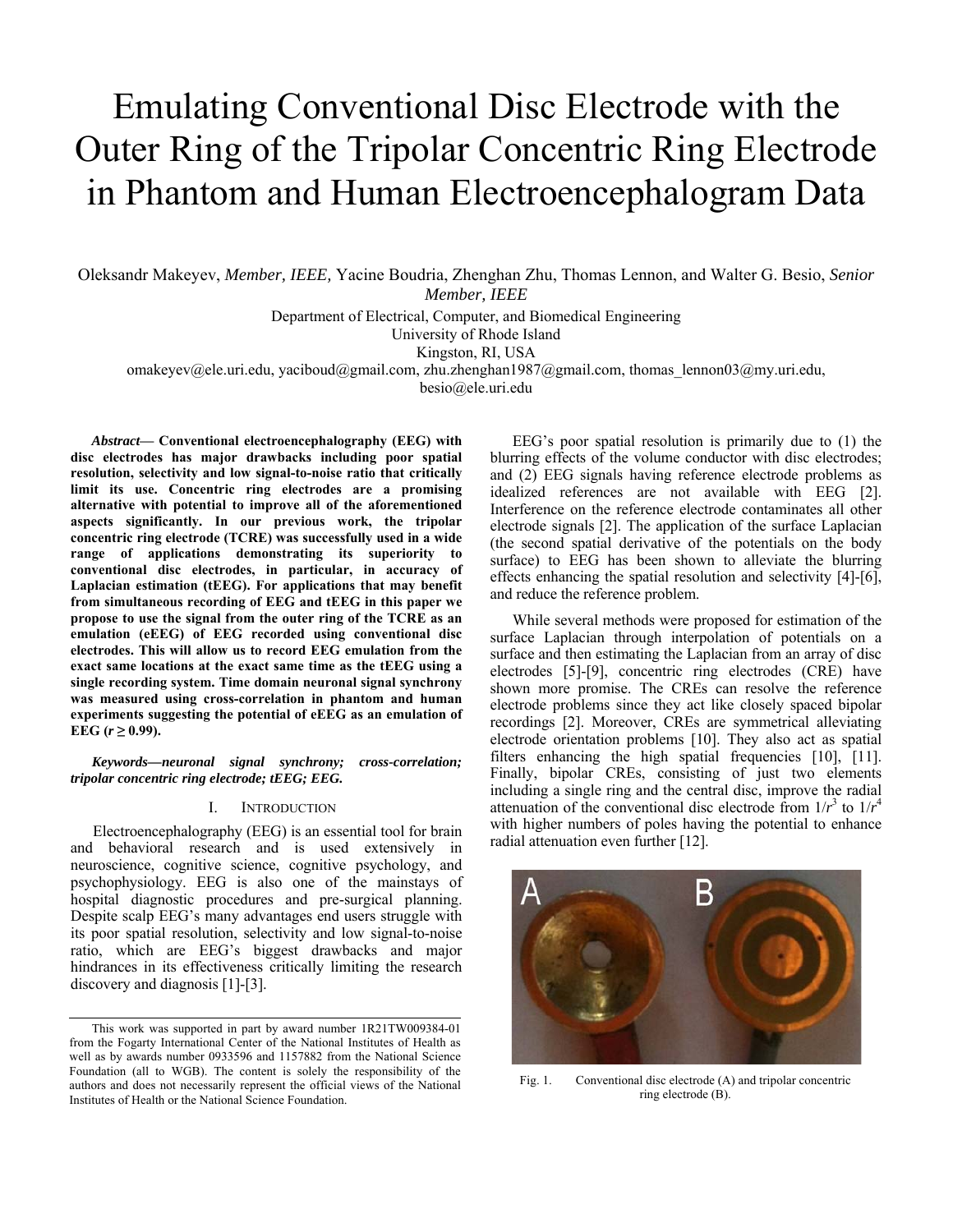Tripolar CREs (TCRE), consisting of three elements including the outer ring, the middle ring, and the central disc (Fig. 1, B), are distinctively different from conventional disc electrodes that have a single element (Fig. 1, A). TCREs have been shown to estimate the surface Laplacian directly through the nine-point method, an extension of the five-point method used for bipolar CREs, significantly better than other electrode systems including bipolar and quasi-bipolar CREs [13], [14]. The Laplacian algorithm is two-dimensional and weights the middle ring and central disc signal difference sixteen times greater than the outer ring and central disc signal difference [13], [14]. Compared to EEG with conventional disc electrodes Laplacian EEG using TCREs (tEEG) have been shown to have significantly better spatial selectivity (approximately 2.5 times higher), signal-to-noise ratio (approximately 3.7 times higher), and mutual information (approximately 12 times lower) [15]. TCREs also have very high common mode noise rejection providing automatic artifact attenuation, -100 dB one radius from the electrode [14]. Because of such unique capabilities TCREs have found numerous applications in a wide range of areas including brain-computer interface [16], seizure attenuation using transcranial focal stimulation applied via TCREs [17]-[20], seizure onset detection in animal models  $[21]$ ,  $[22]$  and, most recently, humans  $[23]$ , etc.

Some current and future applications may require simultaneous recording of EEG using conventional disc electrodes and tEEG. For example, in [23] EEG and tEEG were recorded simultaneously from human patients with epilepsy to allow a direct comparison of seizure onset detection results for two sensor modalities. In [23] EEG and tEEG data were recorded by placing a set of TCREs directly behind the conventional disc electrodes that were in the standard 10-20 system locations but this approach has two disadvantages. First, EEG and tEEG are not being recorded at exactly the same locations. Second, this approach may require additional hardware as two recording systems may have to be used at the same time for EEG and tEEG data respectively (as was done in [23]) resulting in imperfect synchronization in time between EEG and tEEG.

 In this preliminary study we propose to use the signal from the outer ring of TCRE as an emulation (eEEG) of EEG recorded using conventional disc electrodes. This will allow us to record eEEG from the exact same locations at the exact same time as the tEEG using a single recording system. Time domain neuronal signal synchrony was measured using crosscorrelation in phantom and human experiments to assess the potential of eEEG as an emulation of EEG. Moreover, in the phantom experiments, a shorted TCRE was also assessed as an alternative potential emulation of EEG. TCREs with diameter of 1.0cm (Fig. 1, B) were used in all of the experiments.

# II. METHODS

## *A. Phantom Experiments*

A diagram of the setup used for the phantom data collection is presented in Fig. 2. Three electrodes including the conventional disc electrode and two modified TCREs, one connected as the outer ring and the other one as shorted disc, were placed on a copper plate (Fig. 2, A) covered by a 3mm layer of Ten20 EEG conductive paste (Fig. 2, B) (Weaver and

Company, Aurora, CO). The copper plate was made from a single sided copper cladded printed circuit board used as a cathode with a smaller round copper plate (Fig. 2, C) used as an anode and located in such a way that the three electrodes under test were located across two perpendicular diameters of the anode circle at a constant distance of 2mm from it (Fig. 2, D, E, and F). The cathode and anode were connected to a signal generator producing a sinusoidal wave with frequency of 30Hz and amplitude of 2.5V. Signals from three electrodes were digitized at 16-bit using a USB-2527 data acquisition card (Measurement Computing, Norton, MA) with sampling frequency of 1000Hz and duration of all the recordings equal to 30s.

We recorded a total of 10 series, each series consisting of 6 recordings corresponding to six possible combinations of positioning three electrodes at three different locations around the circular anode, to improve the statistical validity of the results. Using all possible positioning combinations at each series of recordings was meant to compensate for the variability due to location. For each series the order of recordings was randomized to balance out the potential effect of the temporal factor. Anode and cathode corrosion were cleaned after each series of recordings.

### *B. Human Experiments*

The human data were collected from six healthy subjects (1-6, ages 24-40, one female). Baseline brain activity was recorded with the subjects seated in a chair and asked to remain motionless during the recording process to reduce movement induced artifacts. Durations of individual recordings ranged from 110s to 550s for a total duration of 1730s for 6 subjects which, when subdivided into non-overlapping segments of 10s resulted in 173 segments total for this part of the study. The conventional disc electrode and a TCRE, recording both outer ring signal and Laplacian tEEG, were side-by-side at location P4 of the standard 10-20 system with reference and ground



Fig. 2. Diagram of the setup used for the phantom data collection including: copper cathode plate (A), layer of Ten20 EEG conductive paste (B), copper anode plate (C), and three electrode locations (D, E, and F).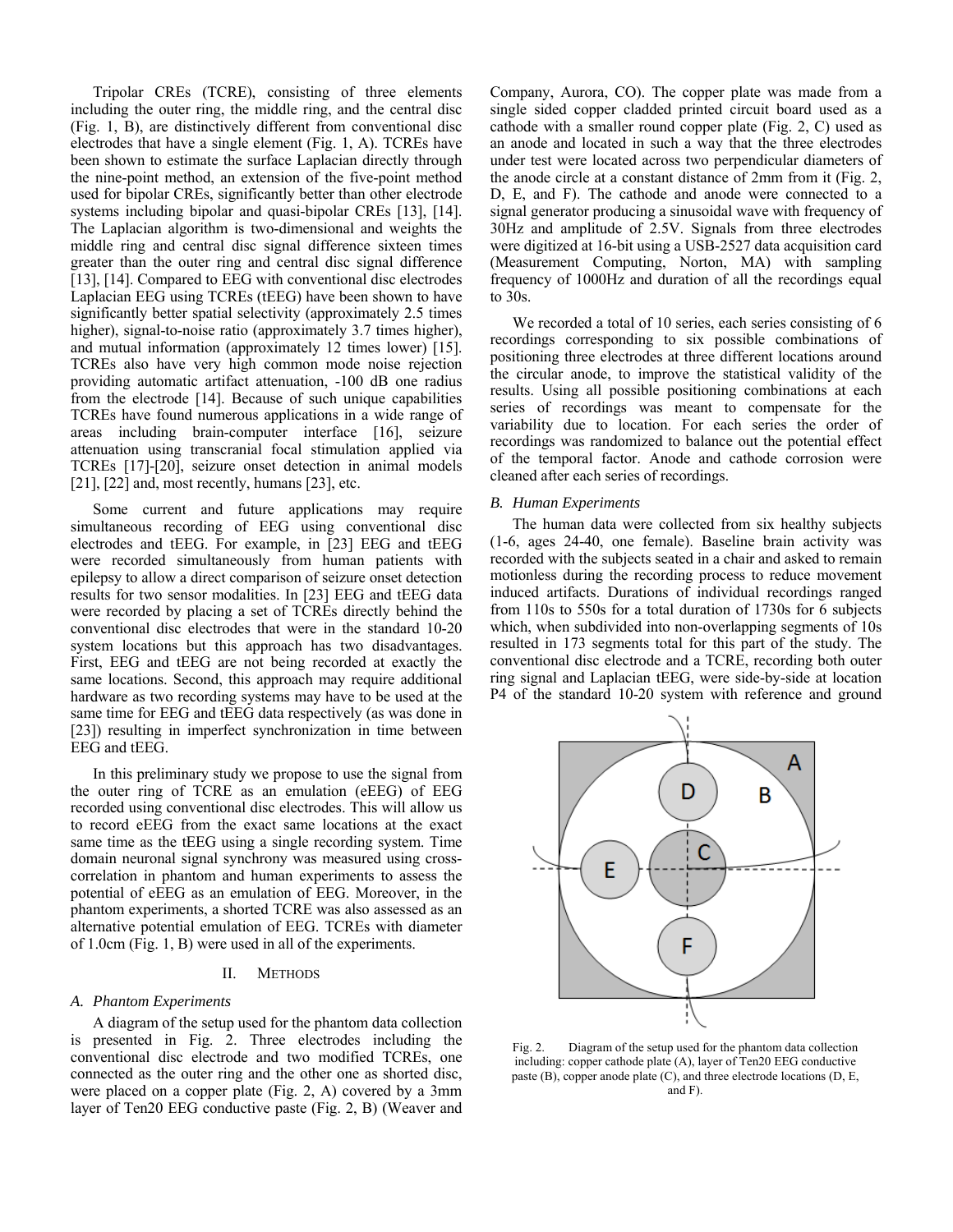located on the right mastoid process. Skin-to-electrode impedances were maintained below 5kΩ. Signals from the TCRE were preamplified using a custom preamplifier with a gain of 6 after which both TCRE and conventional EEG signals were band pass filtered (0.1-100Hz) and digitized at 1200Hz using a gUSB amplifier with normalized unit gain (g.tec medical engineering GmbH, Schiedlberg, Austria).

## *C. Signal Processing and Synchrony Measure*

All the signal processing was performed using Matlab (Mathworks, Natick, MA). Sixty 30s recording segments for the phantom data part of this study and 173 10s recording segments from 6 subjects for the human data part of this study were digitally filtered (zero-phase fifth-order Butterworth) with band pass of 1-100Hz and 60Hz notch filter active since this frequency range is the current clinical standard for EEG recording and, therefore, is the primary goal for EEG emulation. Next, cross-correlation, a widely used linear measure of neuronal signal synchrony in the time domain was applied to all the respective pairs of signals from different electrode modalities [24]. For cross-correlation the signals were normalized to zero mean and unit variance. We calculated both the correlation coefficient at lag zero as well as the maximum correlation coefficient value corresponding to the optimal lag to account for possible time delay between the acquired signals.

## *D. Statistical Analysis*

For the phantom data, statistical tests were used to assess significance of difference between the two proposed EEG emulation options: eEEG via the TCRE outer ring and shorted TCRE signals. First, we calculated average cross-correlation coefficients for each of 10 series of recordings averaging together coefficients for 6 recordings that comprised each series. Next, we applied unpaired or "independent samples" tests to samples of series cross-correlation coefficients  $(n = 10)$ between EEG vs. eEEG and EEG vs. shorted TCRE signal respectively: parametric two-sample Student's t-test (alternative hypothesis of sample means being not equal) and nonparametric Mann–Whitney test (alternative hypothesis of sample medians being not equal) [25]. The Ryan–Joiner (similar to Shapiro–Wilk) normality test was used for all the samples compared [26]. A parametric test was used only when both samples to be compared were normally distributed. Otherwise, a nonparametric test was used.

#### III. RESULTS

#### *A. Phantom Data*

At lag zero the following cross-correlation coefficients (*r*) were obtained (average  $\pm$  standard deviation) for 10 series of recordings: for EEG vs. eEEG, *r* = 0.9744 ± 0.0121; for EEG vs. shorted TCRE signal,  $r = 0.9445 \pm 0.0281$ . There was a statistically significant difference between the two  $(p = 0.009)$ .

Individual optimal lags varied between the recordings. Group average optimal lag was equal to one both for EEG vs. eEEG and for EEG vs. shorted TCRE signal. The maximum cross-correlation (*rmax*) corresponding to the unit optimal lag was higher than cross-correlation at lag zero (*r*) both for EEG vs. eEEG with  $r_{max} = 0.9841 \pm 0.012$  ( $p = 0.045$ ) and for EEG vs. shorted TCRE signal with  $r_{max} = 0.9766 \pm 0.0195$  ( $p =$  0.013). There was no statistically significant difference between the two maximum cross-correlations ( $p = 0.385$ ).

#### *B. Human Data*

At lag zero the following cross-correlation coefficients were obtained (average  $\pm$  standard deviation) for EEG vs. eEEG on data from 6 subjects  $r = 0.9905 \pm 0.0065$ . At optimal lag the maximum cross-correlation coefficients were equal to the zero lag coefficients suggesting that there was no time delay between the acquired signals.

#### IV. DISCUSSION

Significance of difference between zero lag (*r*) and optimal lag cross-correlation (*rmax*) coefficients for both EEG vs. eEEG and EEG vs. shorted TCRE signal in phantom data suggests presence of a time delay between the acquired signals the source of which needs be determined. Difference between optimal lags for individual recordings suggests that this delay is variable so group optimal lag that was reported in this study provides a lower bound for the maximum correlation. For example, recalculating the maximum correlation allowing individual lags of up to one sample (that is, choosing either zero or unit lag for each recording) increases it both for EEG vs. eEEG with  $r_{max} = 0.9921 \pm 0.012$  and for EEG vs. shorted TCRE signal with  $r_{max} = 0.98 \pm 0.032$ . Moreover, allowing optimal lags for individual recordings further increases the maximum correlation to  $r_{max} = 0.9981 \pm 0.001$  for EEG vs. eEEG and  $r_{max}$  = 0.9977  $\pm$  0.001 for EEG vs. shorted TCRE signal. Taking into account these varying time delays between the acquired signals for the phantom data experiments, the results obtained on both phantom and human data confirm that signals from the outer ring of TCRE correlate well ( $r \geq 0.99$ ) with the conventional disc electrode signals suggesting the potential of eEEG as an emulation of EEG via conventional disc electrodes. This is an intuitive result since a conventional disc electrode is really a cup where there is an outer ring similar to the outer ring of the TCRE (Fig. 1).

 The proposed EEG emulation alternative was to short all three recording surfaces of the TCRE. In the phantom experiments of this study the zero lag cross-correlation between the TCRE outer ring eEEG and conventional disc EEG was significantly higher  $(p = 0.009)$  than the corresponding cross-correlation for the shorted TCRE signal. This suggests that eEEG may be a closer approximation of disc electrode EEG than the signal from the shorted TCRE even though high maximum cross-correlation coefficients and lack of statistical significance between them suggests that both proposed EEG emulation options are valid. Another important consideration is that recording tEEG simultaneously with a shorted TCRE signal at the same location is difficult since constantly shorting and un-shorting of the three TCRE elements would require a complex multiplexer introducing additional switching noise. On the other hand, recording eEEG in parallel with tEEG using a single system does not require additional hardware providing researchers and clinicians with the best of both worlds.

This paper represents a first preliminary step toward emulating the conventional disc electrodes using concentric ring electrodes. Further investigation is needed for conclusive